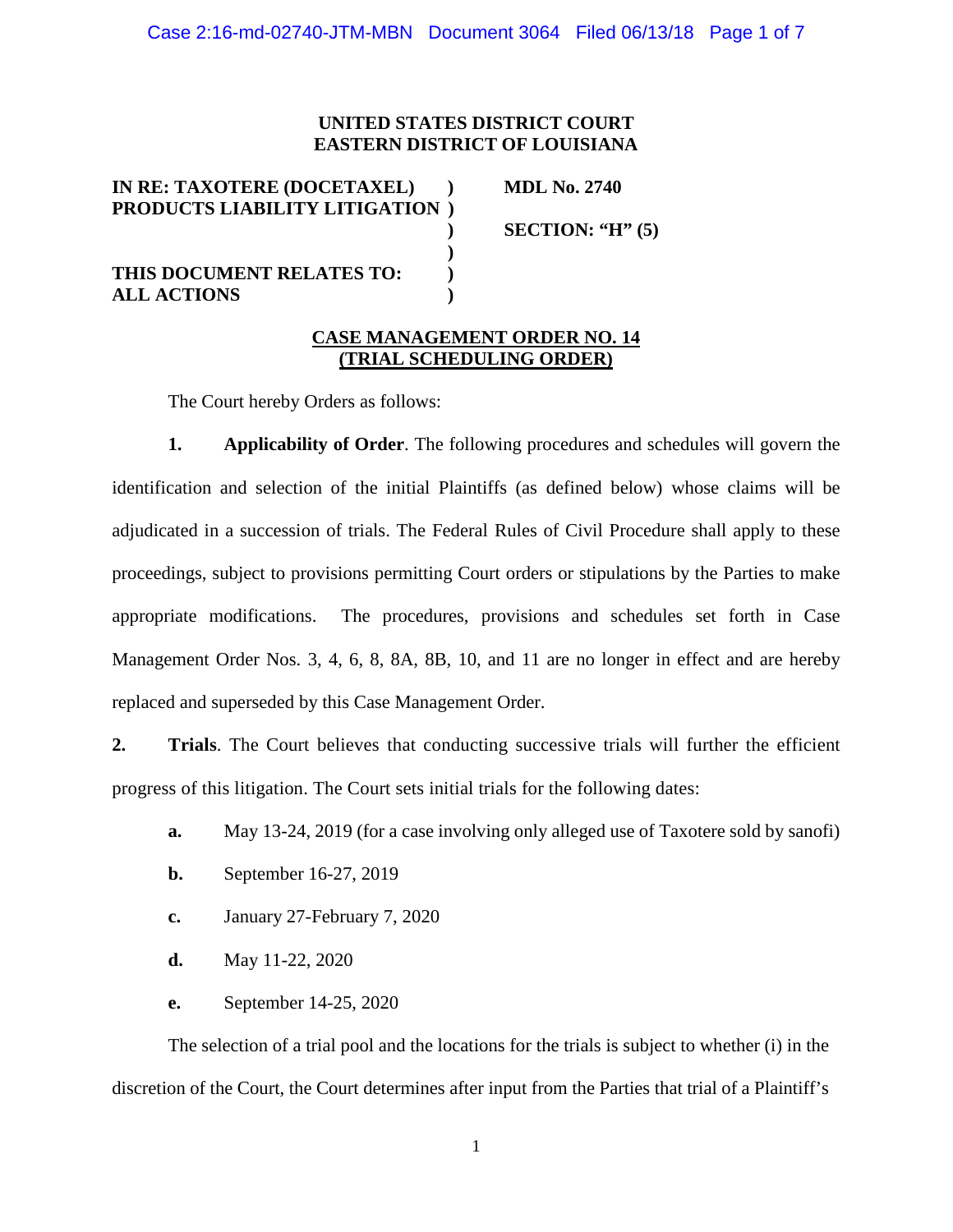# Case 2:16-md-02740-JTM-MBN Document 3064 Filed 06/13/18 Page 2 of 7

case in another venue is appropriate, (ii) the Parties agree to waive *Lexecon* permitting the trial of a non-Louisiana Plaintiff's case in the Eastern District of Louisiana, or (iii) the Court, after input from the Parties, is interested in and able to obtain a temporary assignment to try a case in another district pursuant to 28 U.S.C § 292. Absent the above, all parties preserve all *Lexecon* rights and arguments as to jurisdiction and venue for trial, including all rights preserved under Pretrial Order No. 5, and cases involving any non-Eastern District of Louisiana plaintiff shall be remanded for trial in their transferor courts or the appropriate jurisdiction and venue after pretrial proceedings are completed.

**3. First Trial Plaintiff Selection**. The trial selections for the first sanofi-only trial ("First Trial") were established in Case Management Order No. 13 (Rec. Doc. 1819):

| 1. Durden, Antoinette $2:16$ -cv-16635 |  |
|----------------------------------------|--|
| 2. Earnest, Barbara 2:16-cv-17144      |  |
| 3. Francis, Tanya 2:16-cv-17410        |  |
| $ $ 4. Tuyes, Lisa 2:16-cv-15473       |  |

Any additional fact witness depositions necessary for the First Trial shall be concluded by November 7, 2018.

**4. Expert Discovery**. The following schedule shall apply to expert discovery for the First Trial:

#### **a. Plaintiff General and Specific Expert Reports.** On or before **November 7, 2018**,

Plaintiffs shall designate and provide reports for general causation and liability experts and, for each expert, provide at least three dates the expert is available for deposition before December 10, 2018.

### **b. Sanofi Defendant General and Specific Expert Reports.** On or before **December**

**10, 2018**, sanofi Defendants shall designate and provide reports for general causation and liability experts and, for each expert, provide at least three dates the expert is available for deposition before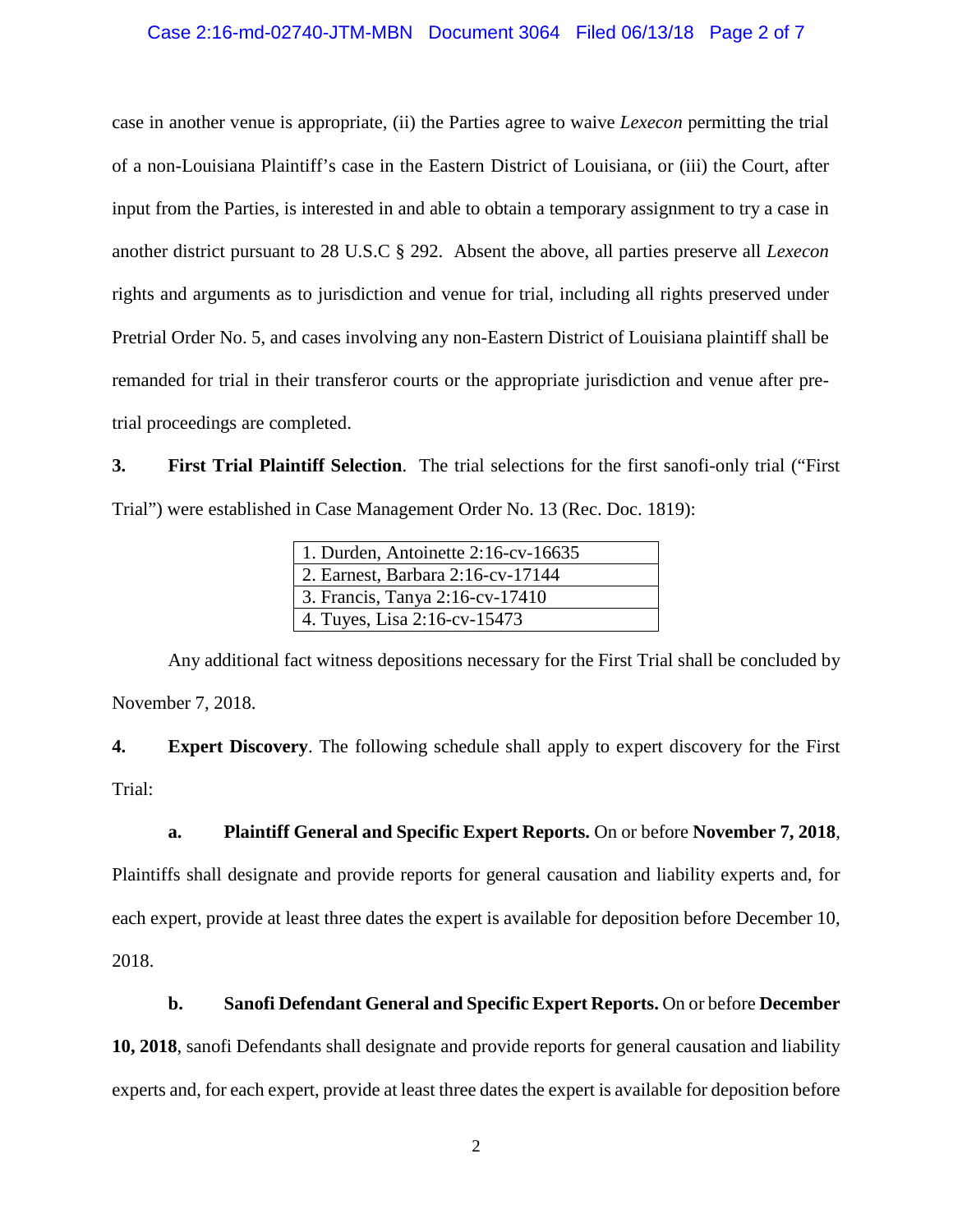January 25, 2019.

**c. Rebuttal Reports**. Rebuttal expert reports shall be submitted, if necessary and for good cause shown, to address only new issues raised in the Defendant expert reports, within fourteen (14) days of receipt of the expert report to which the rebuttal report is addressed. Rebuttal expert reports shall not be duplicative of the initial expert reports.

**d. Depositions**. At least ten (10) days prior to an expert's deposition, any party may notify the party producing the expert that it was unable to obtain materials listed on an expert's "materials relied upon" list, pursuant to FRCP, Rule 26(a)(2)(B)(ii-iv), and request that said materials be provided. In response to such request, the producing party shall provide the requested documents or materials, or excerpts therefrom, to the requesting party within 72 hours of the deposition.

> **(i)** The limitations on expert discovery set forth in Rule 26 of the Federal Rules of Civil Procedure, including the provision of Rule 26(b)(4)(A)-(D) limiting discovery with respect to draft reports, communications with experts, and depositions of consulting experts, shall apply to all cases subject to this Order.

Nothing in paragraphs  $4(a) - (b)$  above preclude the parties from taking any expert's deposition after the deadline by which the producing party is to make them available.

# **5. Briefing Schedule for Dispositive/***Daubert* **Motions for the First Trial**. 1

- **a. Motions and Briefs:** February 8, 2019
- **b. Response in Opposition Briefs:** March 8, 2019

<sup>&</sup>lt;sup>1</sup> The parties acknowledge that Defendants who were not parties to earlier trials may have different or additional legal, factual, and/or expert arguments and defenses than Defendants in earlier trials. Those non-party Defendants shall be deemed to preserve all such arguments and defenses.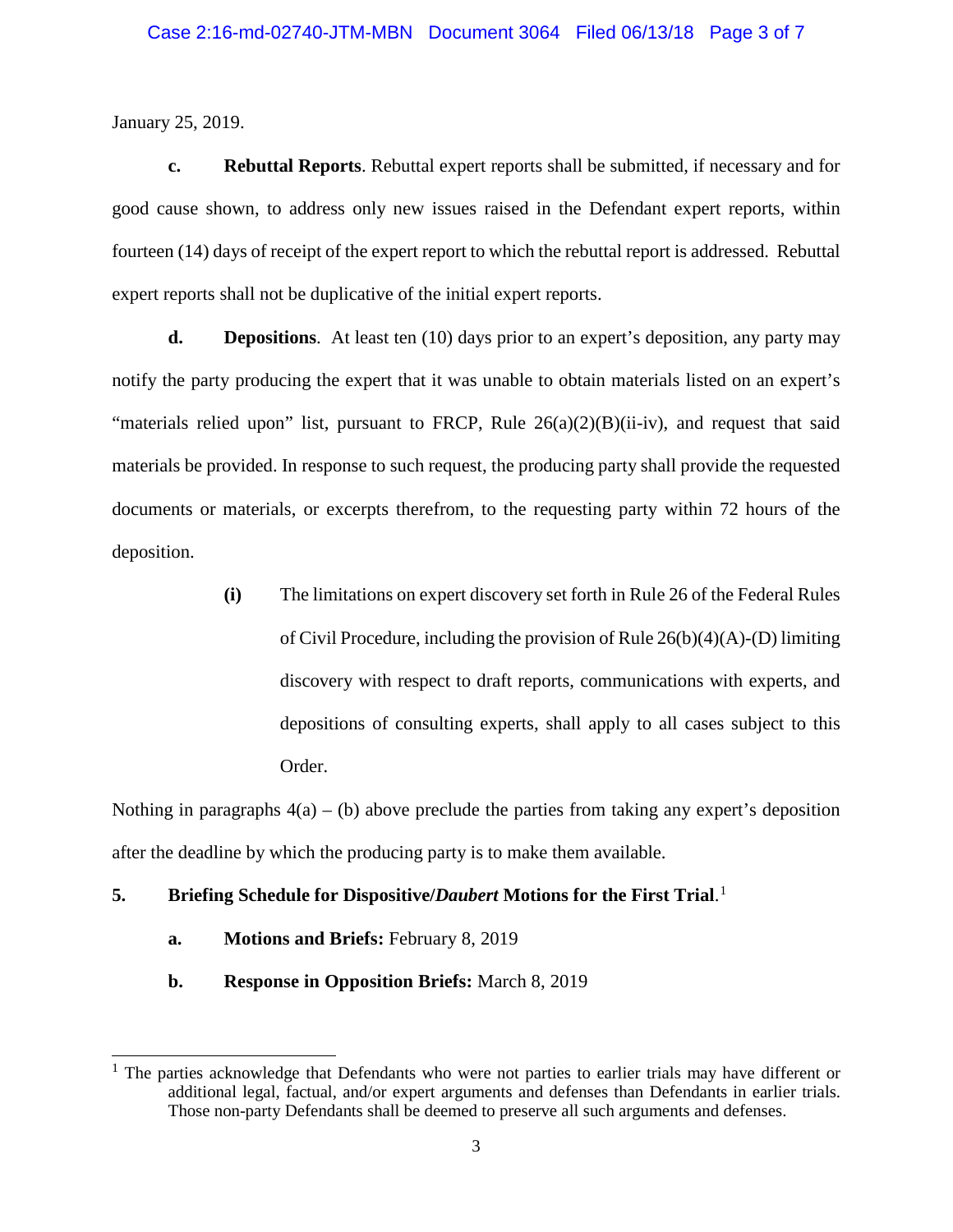- **c. Reply Briefs:** March 15, 2019
- **d. Hearing and Argument:** Week of March 25, 2019
- **6. Schedule for Trial Preparation Documents for the First Trial.**
	- **a. Jury Questionnaire:** April 1, 2019
	- **b. Final Witness List:** April 5, 2019
	- **c. Exhibit Lists and Deposition Designations:** April 12, 2019
	- **d. Motions** *in Limine:* April 15, 2019
	- **e. Plaintiffs' and Defendants' Counter Deposition Designations:** April 26, 2019
	- **f. Plaintiffs' and Defendants' Objections to Exhibits and Deposition Designations:** May 3, 2019
	- **g. Plaintiffs' and Defendants' Jury Charges:** May 3, 2019
	- **h. Oppositions to Motions** *in Limine***:** April 26, 2019
	- **i. Reply Briefs Regarding Motions** *in Limine:* **May 6, 2019**
	- **j. Final Pretrial Conference:** Week of May 6, 2019
	- **k. Trial Date: May 13, 2019**

### **7. Second, Third, Fourth, and Fifth Trial Case Selection and Discovery.**

**a. Trial Pool**. The Trial Pool for the first five trial dates shall consist of forty (40)

Plaintiffs. The parties have already submitted to the Court the following sixteen (16) Plaintiffs, which remain in the eligible trial pool and are otherwise subject to the additional dates set forth herein:

| 1. Durden, Antoinette 2:16-cv-16635  | 9. Addelson, Barbara 2:16-cv-16041      |
|--------------------------------------|-----------------------------------------|
| 2. Earnest, Barbara 2:16-cv-17144    | 10. Bland, Keri 2:17 - cv - 06059       |
| 3. Francis, Tanya 2:16-cv-17410      | 11. Crayton, Shelia 2:17-cv-05923       |
| 4. Tuyes, Lisa 2:16-cv-15473         | 12. Gahan, Kelly 2:16-cv-15283          |
| 5. Martin, Della 2:16-cv-15678       | 13. Kinderdine, Christine 2:17-cv-00348 |
| 6. Thibodeaux, Cynthia 2:16-cv-15859 | 14. Mills, Jacqueline 2:17-cv-02689     |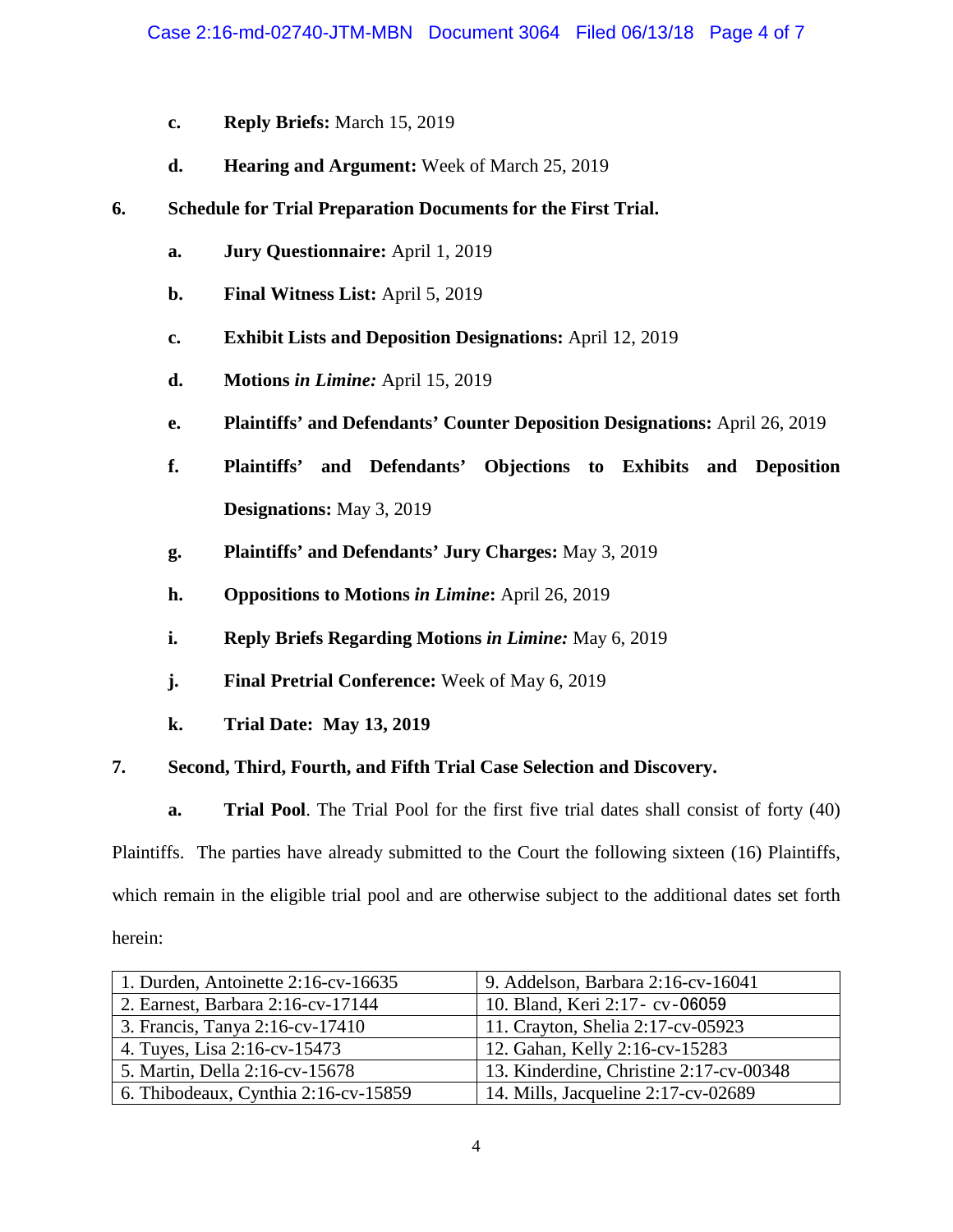| 7. Johnson, Deborah $2:16$ -cv-15607 | 15. Phillips, June 2:16-cv-15397 |
|--------------------------------------|----------------------------------|
| 8. Kahn, Elizabeth 2:16-cv-17039     | 116. Sylvest, Lisa 2:16-cv-15841 |

**b. Final Plaintiff Selection for the Second Trial.** By **January 4, 2019**, the Parties

shall submit briefing in which they each propose representative Plaintiffs from the previously selected sixteen (16) cases, identified in paragraph 7(a) *supra*, for the Second Trial. Each Party shall propose three (3) Plaintiffs for the trial setting. Plaintiffs and Defendants will each submit via email to the Court a letter brief no longer than five (5) pages in length describing: (i) the names and ranking in order of preference the plaintiffs that party is nominating, (ii) the reasons supporting these selections and suggested rankings, and (iii) the reasons why the other potential candidates are not appropriate selections. These memoranda shall be submitted simultaneously on an ex parte basis at 5:30 p.m., and each party shall serve the other with a copy of their submission no later than 5:45 p.m. that day. After considering the Parties' submissions, the Court shall select one (1) trial Plaintiff and one (1) alternate Plaintiff for the Second Trial, with such selection to occur no later than **January 11, 2019**. In order to facilitate preparedness for trial, both the selected trial Plaintiff and alternate trial Plaintiff for each trial setting will involve the same, single Defendant.

**c. Trial Pool Nomination**. By **November 1, 2018**, twenty-four (24) additional Plaintiffs shall be selected for inclusion in the Trial Pool for the third, fourth, and fifth trials as follows:

| 12 Selections |
|---------------|
|               |

**Defendants (Collectively):** 12 Selections

Of them, the parties will each identify select six (6) plaintiffs (for a total of twelve (12)), who will be subject to Phase I discovery between **November 1, 2018** and **June 1, 2019**. The remaining twelve (12) plaintiffs shall be subject to Phase I discovery between **June 1, 2019** and **September 30, 2019**. For the additional twenty-four (24) Plaintiffs, the Court expects the Parties to select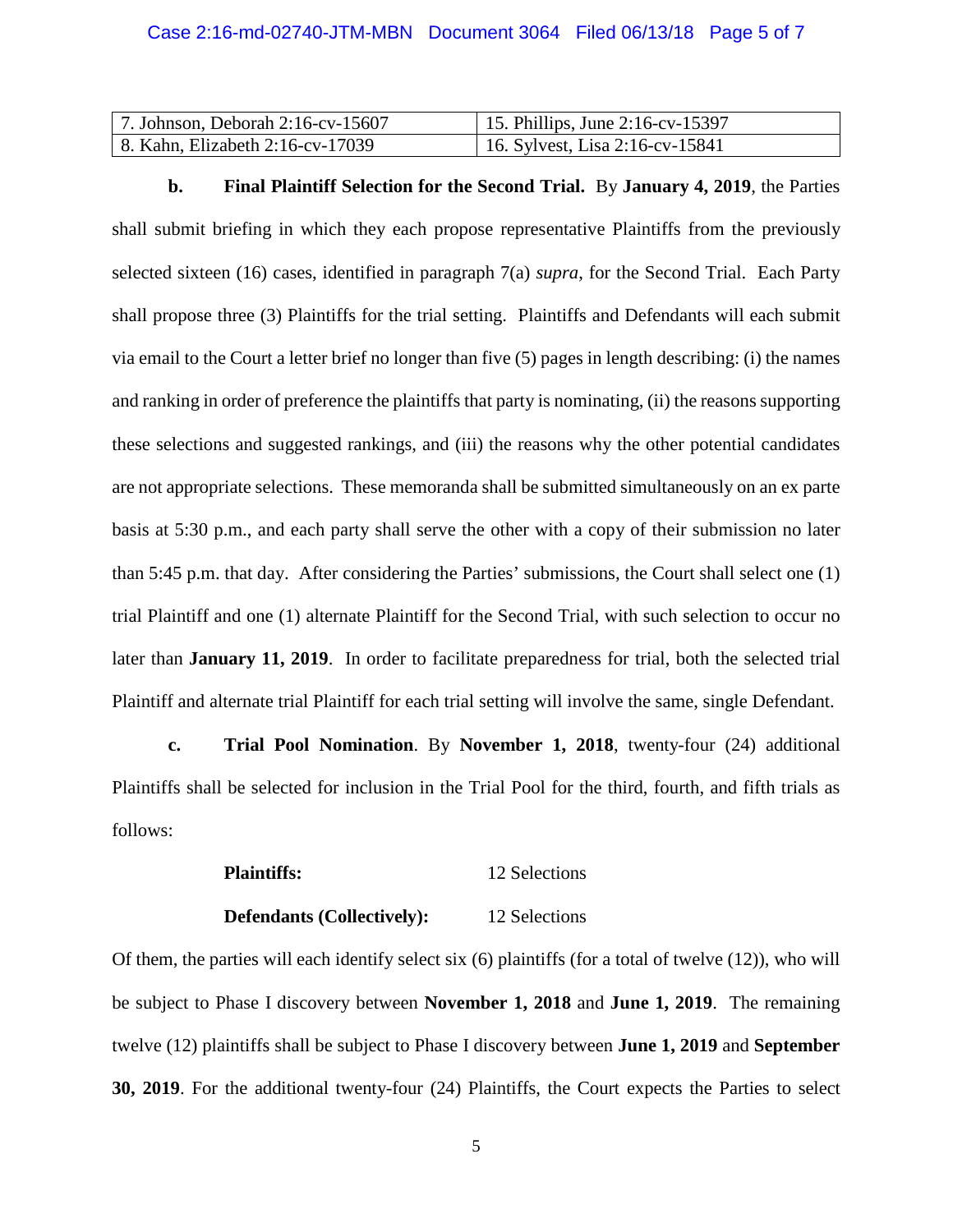#### Case 2:16-md-02740-JTM-MBN Document 3064 Filed 06/13/18 Page 6 of 7

Plaintiffs whose claims are representative of the characteristics of claims in the litigation overall. Plaintiffs nominated for the Trial Pool must have product identification as defined in Case Management Order No. 12 (Rec. Doc. 1506). The Parties disagree on whether cases without singledefendant product ID should be selected for the Trial Pool and will address that issue with the Court prior to November 1, 2018. The Parties will each send their nominations in list format (including Plaintiff name and MDL Docket No.) to one another and the Court.

**d. Initial Case-Specific Depositions in Trial Pool Cases**. Absent good cause shown, or unless otherwise agreed upon, discovery in each of the Trial Pool cases shall be limited to the following: Defendant(s) may depose the Plaintiff and select three (3) additional witnesses to depose, and Plaintiffs may select two (2) witnesses to depose. The deadline for completing Phase 1 depositions in the Trial Pool cases for the second trial shall be **December 14, 2018**. The deadline for completing Phase 1 depositions in the Trial Pool cases for the third trial shall be **April 19, 2019**. The deadline for completing Phase 1 depositions in the Trial Pool cases for the fourth and fifth trials will be **September 30, 2019.**

**8. Schedule for Second, Third, Fourth, and Fifth Trials.** All other corresponding dates for the second, third, fourth, and fifth trials, not specifically defined in the paragraphs hereinabove, are outlined in Table 1 attached hereto.

Mila  $\sqrt{2}$ 

HON. JANE T. MILAZZO UNITED STATES DISTRICT COURT JUDGE